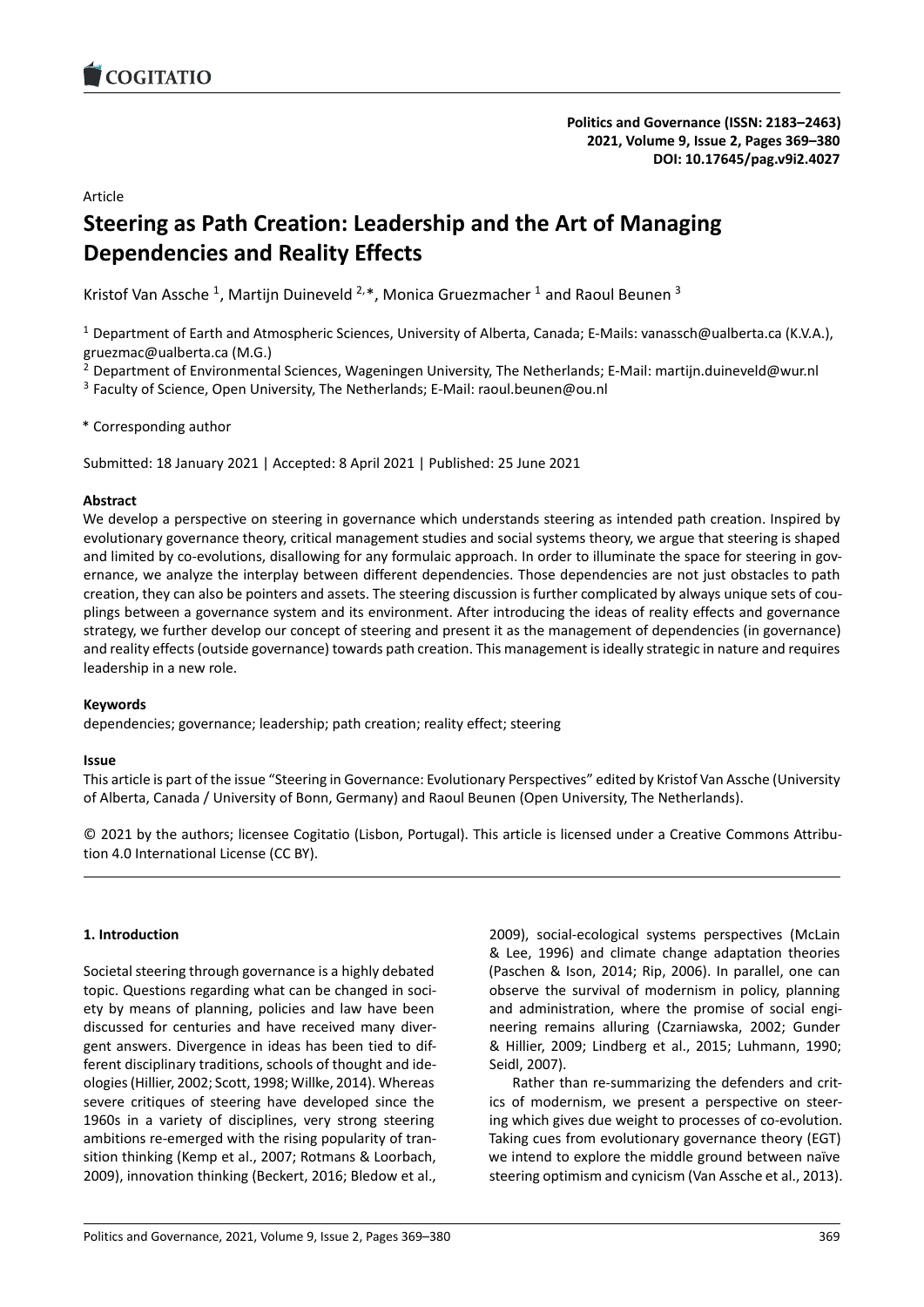EGT retains the possibility that action is strategically [oriented while ques](https://www.cogitatiopress.com)tioning modernist assumptions. By modernist assumptions we refer to ideas of objec‐ tivity, universality, longevity of the knowledge under‐ pinning steering, perfect knowledge integration and the susceptibility of realities to steering attempts (Van Assche, Beunen, & Duineveld, 2014; Van Assche et al., 2020a). Steering remains possible but will encounter unique enabling factors and obstacles in each governance system and each project.

Governance powers are always unique, as gover‐ nance paths are unique. Intention and strategy are constrained by different sets of dependencies (Beunen et al., 2015; Tadajewski et al., 2011). Those depen‐ dencies affect how actors and institutions are formed, how they interact and how the governance configuration transforms itself over time. EGT distinguishes between path dependencies, interdependencies, goal dependencies and material dependencies. *Path depen‐ dencies*, theorized and recognized in several disciplines (David, 2007; Pierson, 2000), are legacies from the past affecting the functioning of the governance configura‐ tion. *Interdependencies* are current relations between elements of governance which shape and constrain the transformation of the system while *goal dependencies* are the effects of envisioned futures on the governance system. Goal dependencies can take forms wildly differ‐ ent from 'implementation' (cf. Pressman & Wildavsky, 1984) and can stem from futures embraced or feared by actors in governance, from futures visibly or implic‐ itly encoded in institutions (policies, plans, laws) (Hoch, 2016) and from interactions between those futures and the other elements in the configuration. Finally, the theory recognizes *material dependencies*, the effects of natural and human made physical environments and infrastructures on governance (Duineveld et al., 2017; Van Assche et al., 2020a).

*Path creation* refers to the agency through which actors create and exercise alternative options in a gover‐ nance path (Garud & Karnøe, 2001a, 2001b; Garud et al., 2010). We develop the concept of path creation within an EGT perspective and argue that steering has to be understood as a process of deliberate yet not necessar‐ ily strategic path creation. This claim will be unpacked in the rest of the paper. The distinctive character of the EGT version of steering will gradually become more pro‐ nounced as will the distinction with modernist under‐ standings of steering.

Within an evolutionary understanding of governance, strategies in governance are strategies addressing com‐ munities bound by the decisions taken in the governance system (Van Assche et al., 2020b). They connect a vision of a desirable long‐term future with policy tools and func‐ tion as an institution themselves. In other words, they have a narrative and institutional dimension. The strate‐ gizing envisioned here is the strategy *by* and *for* a collec‐ tive. In our analysis of path creation and steering we will need to consider what this means for notions of leader‐ ship, as leaders have been traditionally associated with both path creation and strategy (Czarniawska‐Joerges & Wolff, 1991; Garud & Karnøe, 2001a; Young, 1991).

In the next section we first specify the theoretical perspective of EGT and its implications for a new under‐ standing of path creation. We then analyze what steer‐ ing, as intended path creation, could look like in terms of the types of change which can be produced according to EGT. Here we introduce the concept of reality effects, changes in the experienced reality of the community to be steered. This leads into a discussion of the system rela‐ tions which have to be invoked to explain the possibili‐ ties and limits of steering. For communities as well as for organizations and their leaders, we draw out the implica‐ tion that steering is an art, requiring considerable skill in managing dependencies and managing the reality effects of policy and planning.

# **2. Path Creation**

Both path dependence and path creation have received considerable attention in several disciplines (Bakken et al., 2010; Flyvbjerg et al., 2003; Lovio et al., 2011; Schienstock, 2004; Stack & Gartland, 2003). Focusing here on path creation, we can say that the most influential theorists on path creation can be found in the modernist camp and prefer to take a rather formulaic approach (Garud & Karnøe, 2001a, 2001b; Garud et al., 2010). Usually there is a belief in the objective possibility of path creation, and in its predictability and susceptibil‐ ity to engineering. Conditions of the governance system might be specified as an enabling context for path cre‐ ation (if X and Y are the case in governance, then path creation will ensue).

Co‐evolving elements in governance, however, make it hard to anticipate or engineer path creation. The idea of co‐evolution in governance introduces unpredictabil‐ ity, knock-on effects and the notion that the emerging path is contingent on the actions and decisions made by many. Those actions can include strategizing against intended path creation. In governance, actors co‐evolve with institutions, with each other, with narra‐ tives and forms of knowledge. In addition, formal and informal institutions shape each other over time and material infrastructures can have institutional and cogni‐ tive effects which are not entirely observable from within the governance system (Beunen et al., 2013; Jacobsson et al., 2015; Kjaer & Vetterlein, 2018; Van Assche et al., 2013). The presence of path creation might therefore not be easily agreed upon by internal observers. Moreover, governance can create actors, institutions, forms of knowledge and materialities that can affect what is pos‐ sible in terms of steering later on (Duineveld et al., 2017; Frederiksen, 2016; Van Assche et al., 2020a). The goal dependencies can entail entirely unanticipated reactions to steering attempts (Tadajewski et al., 2011; Teubner, 1998). These reactions can then trigger path creation which might not be expected nor observed (as it was not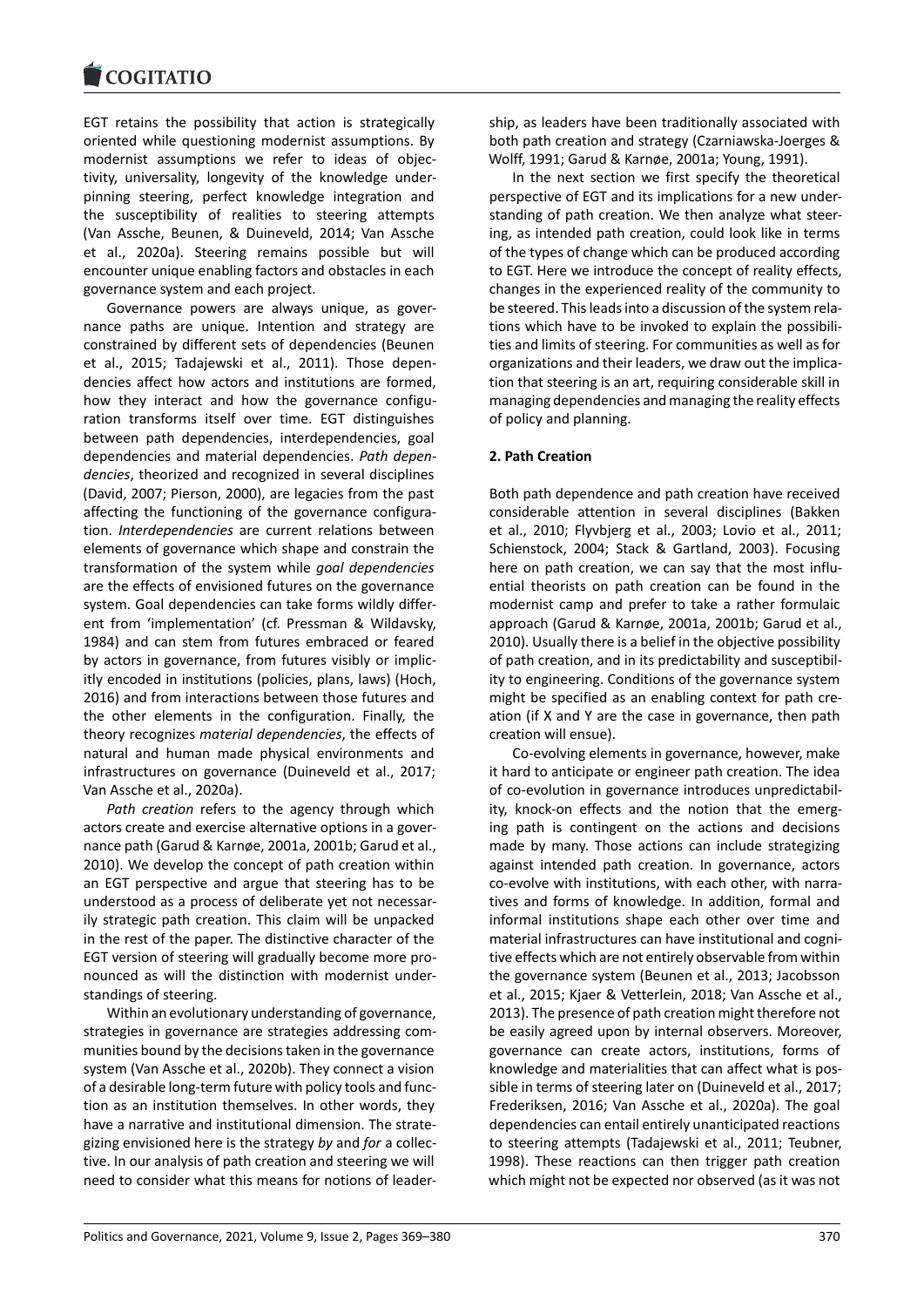#### COGHALIO

expected in the first place). Taking into account these lim‐ [itations, path creatio](https://www.cogitatiopress.com)n is nevertheless possible as a result of contingent events and because of the agency and leadership of actors (Alvesson et al., 2016; Van Assche et al., 2013; Van Assche, Beunen, & Duineveld, 2014; see Figure 1).

The interplay between different dependencies cre‐ ates rigidities but also flexibility. This flexibility is pos‐ sibly a counter-intuitive feature of governance evolution. On second inspection, it is not so strange as path dependencies and interdependencies can also be leverage points and assets for change (cf. Schienstock, 2004). Whether or not they become obstacles for change depends on context, perspective and goal (Harrison et al., 2019; Hautz et al., 2017). Novelty can arise and path cre‐ ation can occur through the interplay of dependencies (Schirmer & Hadamek, 2007). A different way of under‐ standing this is to emphasize the modification of depen‐ dencies by each other. A material dependency can rein‐ force or weaken a path dependency; a goal dependency is modified by material dependencies and the result of those modifications can be, in some cases, path cre‐ ation (Duineveld et al., 2017; Van Assche et al., 2021). Managing this complexity is never perfect and can be viewed as managing dependencies as opposed to elimi‐ nating them. Ultimately, managing the other dependen‐ cies is needed to make goal dependencies more pre‐ dictable and manageable. In order to maximize the effects of a governance strategy in the community, its internal effects within governance have to be grasped first.

Steering as *intended* path creation can take many forms and follow many routes. Considering the variety in governance paths empirically observed by anthropol‐ ogists (Gledhill, 2009), by EGT and others, a diversity of steering mechanisms and pathways seems natural (cf. Flyvbjerg, 1998). Path creation can be a fast or a slow process. It can involve a long‐term vision, an ad hoc adap‐ tation or shorter‐term goals, and it can focus on changes in governance or in society at large.

Thus, steering does not necessarily involve strategy (cf. Garud et al., 2010; Teubner & Willke, 1984). Intention is present in all the forms of steering listed above, even where steering is triggered by tactics rather than strategy, even if it is the result of an adaptation that is felt as neces‐ sary. In any case, goals still need to be set, time horizons need to be defined and action needs to be coordinated. There are however clear benefits to adopting a form of strategy: a greater degree of coordination and the promise of managing effects in the longer run (cf. Bledow et al., 2009; Clegg et al., 2004). The diversity of forms of path creation predicted by EGT and observed empiri‐ cally by many (Alvesson, 1993; Alvesson & Spicer, 2016; Beckert, 2016; Mintzberg & Waters, 1985; Van Assche et al., 2020b, 2021) marks a clear difference with mod‐ ernist ideas of steering.

### **3. Goals and Reality Effects**

For EGT, goals engender dependencies. Therefore, steer‐ ing attempts also have this effect. As we know, goal dependencies are effects of goals within the governance system. Because governance binds a community to its own decisions, internal effects of those decisions can also have external effects. Goal dependencies can trans‐ late into external effects that are not necessarily in line with the intentions behind a steering attempt. When external effects are in line with the steering intention, this can reinforce the belief in 'implementation' (Barrett, 2004; MacKenzie et al., 2007). More often, effects are not obviously aligned with intentions. The effects of goals within governance can vary widely because of the diversity of interactions in the governance network: between actors, between institutions (both formal and informal), between power and knowledge, and between knowledge and actors. All these interactions influence the relation between goals and their effects.

Goals thus trigger goal dependencies depending on the structure of the governance configuration and the behaviour of the actors. The translation of goal depen‐ dencies into external effects will hinge on the same fac‐ tors. Beyond a similarity or conformity with the goals set, there can be affinity in spirit (Barrett, 2004; Faludi, 1973), the resistance touched upon and a variety of other effects (Brans & Rossbach, 1997; Luhmann, 1989, 1990).

Of particular interest for our present discussion are those effects that set in motion the creation of new real‐ ities, what we call *reality effects* (cf. Van Assche et al., 2020a; Žižek, 1989). We distinguish between two types



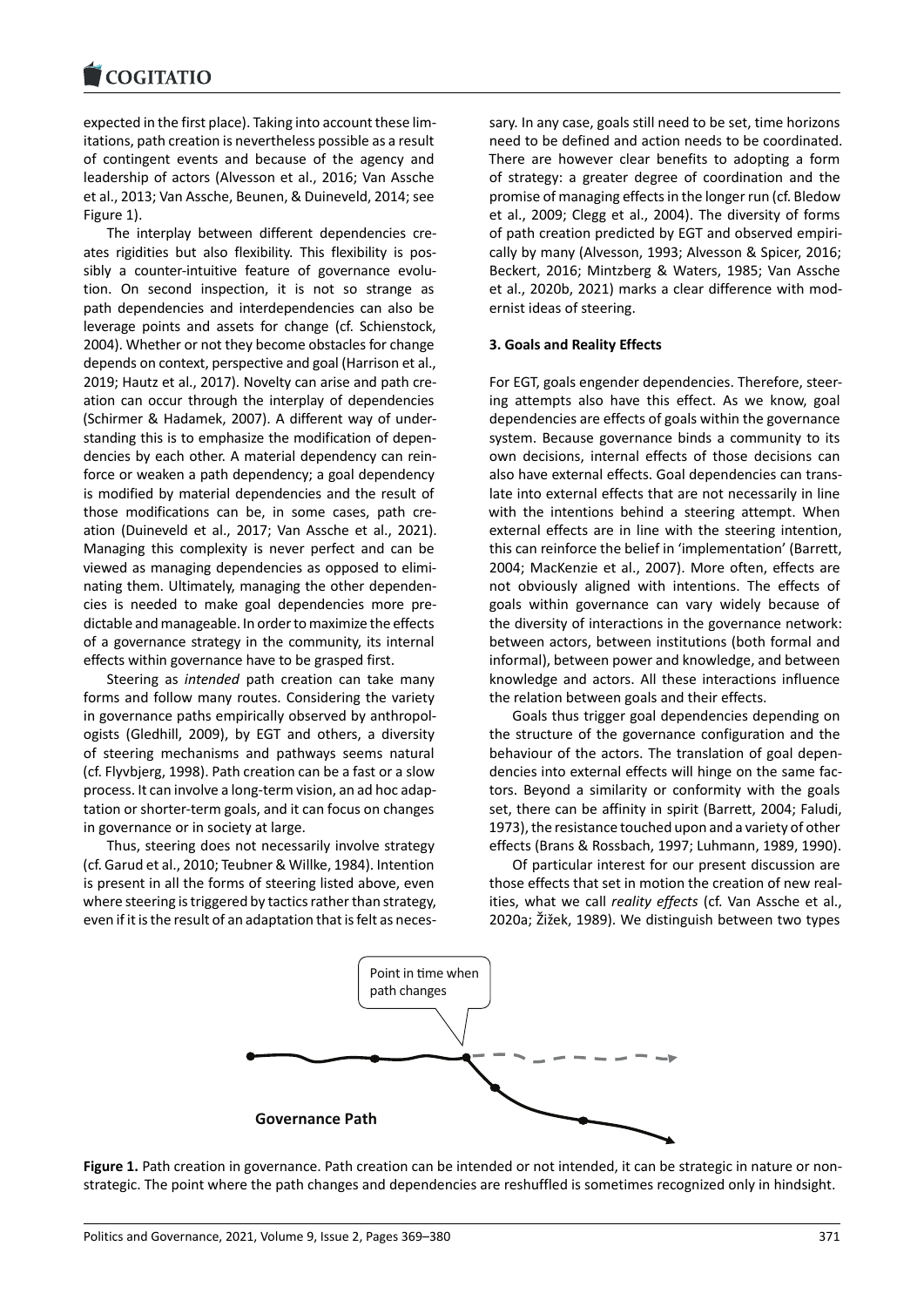#### COGITATIO

of reality effects: discursive and material. Discursive and [material changes af](https://www.cogitatiopress.com)fect each other. An infrastructure project can embody a new future and convince citizens that this future is real (Flyvbjerg et al., 2003; Scott, 1998). Conversely, a new belief in social engineering, pervad‐ ing society and governance, can generate new infrastruc‐ tures (Figure 2).

If reality effects are in line with the initial intention of those steering, we can speak of *performativity* (Beunen et al., 2013). This does not always mean however, that the world has become as was intended by the policy or plan or that the world has been changed at all. This is possible but whether performativity can indeed be ascribed to implementation has to be diagnosed for each situation (cf. Willke, 2014). Often, the result of steer‐ ing attempts is convincing for other reasons. Actors in governance might believe in steering success and con‐ vince others. Or they might perform success by reinter‐ preting the current situation as positive and as result‐ ing from policy intentions (Seidl & Becker, 2005; also cf. Luhmann, 1995, 1997). Both citizens and actors in governance might believe the story anyway, so no perfor‐ mance of success is even needed. Experts can play a role by providing measurements of policy outcomes, through accounting systems, indicators and assessments (Carter et al., 2010). These measurements and tools can be used to render narratives *more* true (Turnhout et al., 2007; Verschraegen, 2015).

Another path to performativity appears when discur‐ sive or material realities have shifted, even without per‐ formance of success. Consider severe flooding events that portray climate change more clearly; impercepti‐ ble shifts in the notion of democracy (changes in discursive reality) might erode the belief in the current lead‐ ership and governance systems. Leadership and steer‐ ing systems are reinforced when contingent events make

it look like the world is as intended by those steer‐ ing. Interpretation is always involved, as direct causality between steering and effects can almost never be estab‐ lished (Paterson & Teubner, 1998; Seidl, 2016). Both orga‐ nizations (in governance) and the function system of pol‐ itics (governance being politics in the broad sense) rely on a posteriori ascription of intention, causality and suc‐ cess of steering (Alvesson et al., 2016; Luhmann, 1990, 2018; Mintzberg & Waters, 1985).

Performativity is an effect of discourse. Discursive configurations and discourse coalitions, entrenched nar‐ ratives and ideologies and deeply rooted metaphors can make performativity more likely (Beunen et al., 2013; Hillier, 2002; Rap, 2006). However, classic steer‐ ing theory and modernist policy theories are not always wrong and straightforward implementation *is* possible under certain conditions. Some of those cases can entail path creation, can be considered steering. Performativity does not always have to be invoked. One can think of situations marked by limited steering ambitions, smaller projects, shorter term goals. Even more complex schemes for the long term can work through the logic of implementation, as when people are dependent on the strategizing authorities or coerced by them (Alvesson & Spicer, 2016; Ferguson, 1990) or when discourse on is widely shared and steering power is widely accepted. Such sharing and acceptance together generate legitimacy, which offers further support for implementation (Van Tatenhove, 2011). What differs in our perspective is quite simply that one cannot assume as a rule that cen‐ tral steering and implementation will work. Positing the existence of a general rule in a situation marked by com‐ plexity, co‐evolution and contingency simply makes the situation harder to manage (Alvesson, 1993; Alvesson et al., 2016).



Figure 2. Steering as intended path creation. Goal dependencies and reality effects align. The set goal triggers goal dependencies in governance and those dependencies are predictable enough to maintain the course. The effects of governance on discursive and material environments (reality effects) align as well. The result is performativity of the most desirable sort, i.e., coming about through intended path creation, through steering.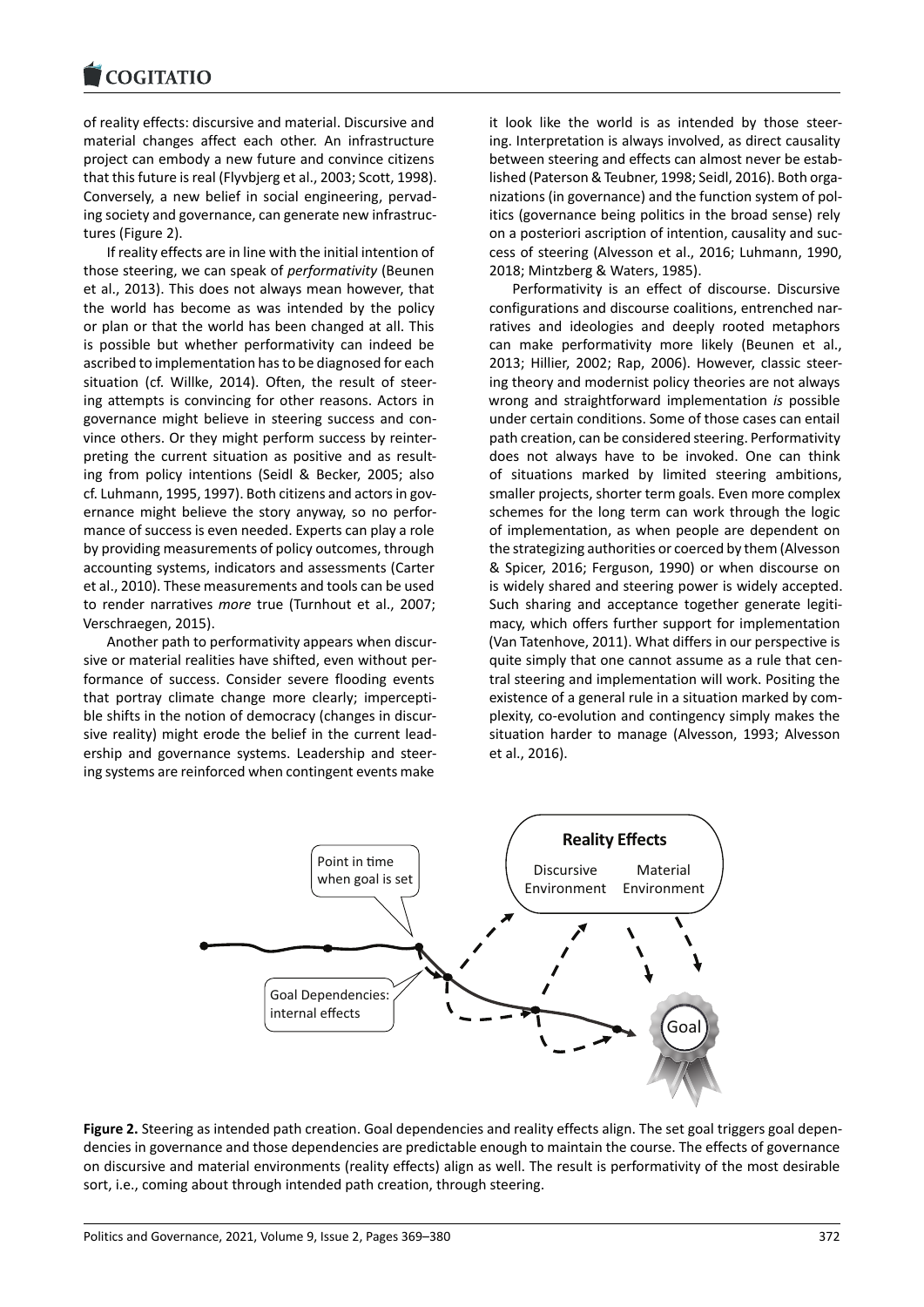### **4. Systems Relations and Reality Effects**

[Material dependenci](https://www.cogitatiopress.com)es are effects of the physical world on governance (Van Assche et al., 2020a). Material dependencies, just as the goal dependencies discussed above, can lead to reality effects—but not necessarily. A wetland might resist any attempt at land reclamation, independent of any effect the struggle against flooding might have had on the discourses pervading land policy (cf. Valentinov, 2017). Other things might be happening in the place supposedly steered. Other policies might have led to interventions in the local landscape. Ongoing land‐ scape changes, whether induced by policy or not, might entwine with the intervention envisioned in steering (Lovio et al., 2011). Finally, it can happen that ambitious steering schemes produce sub-goals which can contradict each other, reinforce each other or otherwise inter‐ act in their material effects, more generally in their reality effects (Hyysalo et al., 2019; Jacobsson et al., 2015).

Reality effects will likely be greater when governance system and community share goals and values, perhaps grounded in narratives on what the good life or good community is. Reality effects will also be reinforced if beliefs about governance itself are shared. That is, if people believe in particular procedures and routines, in particular forms of hierarchy and authority, it is eas‐ ier to exercise that authority. Luhmann (1997) already revealed the best recipe for successful planning: peo‐ ple who are accustomed to planning. In a similar vein, Alvesson and Spicer (2016) mention how organizations' religious belief in leadership leads them to seek for solu‐ tions to all their problems by strengthening leadership. Shared discourse can contribute to local understandings of steering interventions as logical, natural and legiti‐ mate (Bakken et al., 2010; Bartel & Garud, 2009; Hüther & Krücken, 2013). Technocracy, with expert groups taking a central place in governance, can function more easily in either very authoritarian societies or places with great respect for expertise (Ferguson, 1990; Scott, 1998).

Each governance path embodies a particular set of relations with the surrounding systems. It embodies a governance path shaped by a unique set of environments (Valentinov, 2014). Each path, in its unique set of environ‐ ments, can enable particular forms of steering, can make them imaginable, possible to articulate and translate in terms of actors and institutions, power and knowledge (Schirmer & Hadamek, 2007; Seidl, 2016; Willke, 2014). The dependencies shaping governance will also shape the effects of governance action in the environment as they modify the translation of decisions into other more specified decisions and into action outside governance. Referring to the dependencies is not enough though, as the nature of the couplings with the surrounding envi‐ ronments enables certain decisions to have more impact than others. Dependencies shape and are shaped by the couplings with the environments they exist in.

A steering attempt crystallizing in a particular path will receive responses from its unique set of coupled and co-evolved environments. It can be associated with a unique matrix of possible interventions and a matrix of possible reactions to those interventions. In other words, the reality effects of steering attempts will be modified by the features of both system and environ‐ ment (cf. Luhmann, 1989). Reality effects result from a slowly individualized history of a system in an environ‐ ment. Sometimes the constraints to steering, the limits to intervention and to performative reality effects can be located, first of all, in the possibilities within the system to observe, imagine and coordinate. In other cases, the constraints are more a matter of environments remain‐ ing opaque or systems relations disallowing a particular form of coordination (Lindberg et al., 2015; Mintzberg & Lampel, 1999).

### *4.1. Systems Relations and Leadership*

Leadership in such context thus requires knowledge of both the governance system and the relevant environments (Rotmans & Loorbach, 2009; Van Assche et al., 2020a). Understanding the couplings between gover‐ nance and its environments is understanding informal institutions, as these are often the basis for, or alternative to, the formal institutions developed in governance (Helmke & Levitsky, 2004). Leaders therefore cannot identify uniquely with the governance system and can‐ not derive their knowledge entirely from within the system. They need insight in the interplay between for‐ mal and informal institutions (Van Assche, Beunen, & Duineveld, 2014), an insight which more easily devel‐ ops when one can shift easily between insider and out‐ sider perspectives.

The choice to pursue discursive versus material real‐ ity effects, in articulating strategy, and the crafting of the performance towards performativity, requires leader‐ ship. Neither a checklist nor a recipe will deliver the strat‐ egy (Golsorkhi et al., 2010; Whittington, 1996). Judgment is required, inspired by knowledge of system and environment (Flyvbjerg, 1998, 2001; Flyvbjerg et al., 2003; Voß & Freeman, 2016). Positive or negative reinterpretations of previous steering attempts are part and parcel of this kind of leadership (Czarniawska‐Joerges & Wolff, 1991). Convincing people that previous interventions were a success (or not) sets the tone for the next cycle of problem definition, choice of tools and goals. It frames the narratives that are more likely to be persuasive (Beunen et al., 2013; Rap, 2006).

### *4.2. Steering as Self‐Steering*

Steering in this perspective emerges as self‐steering (cf. Ahrne & Brunsson, 2008; Brans & Rossbach, 1997; Teubner & Willke, 1984; Willke, 2014). Without under‐ standing the mechanisms of governance, without grasp‐ ing the potential to anticipate and to strategize for a given governance system, it is hard to be successful in steering outside governance (cf. Alvesson, 1993; Kjaer &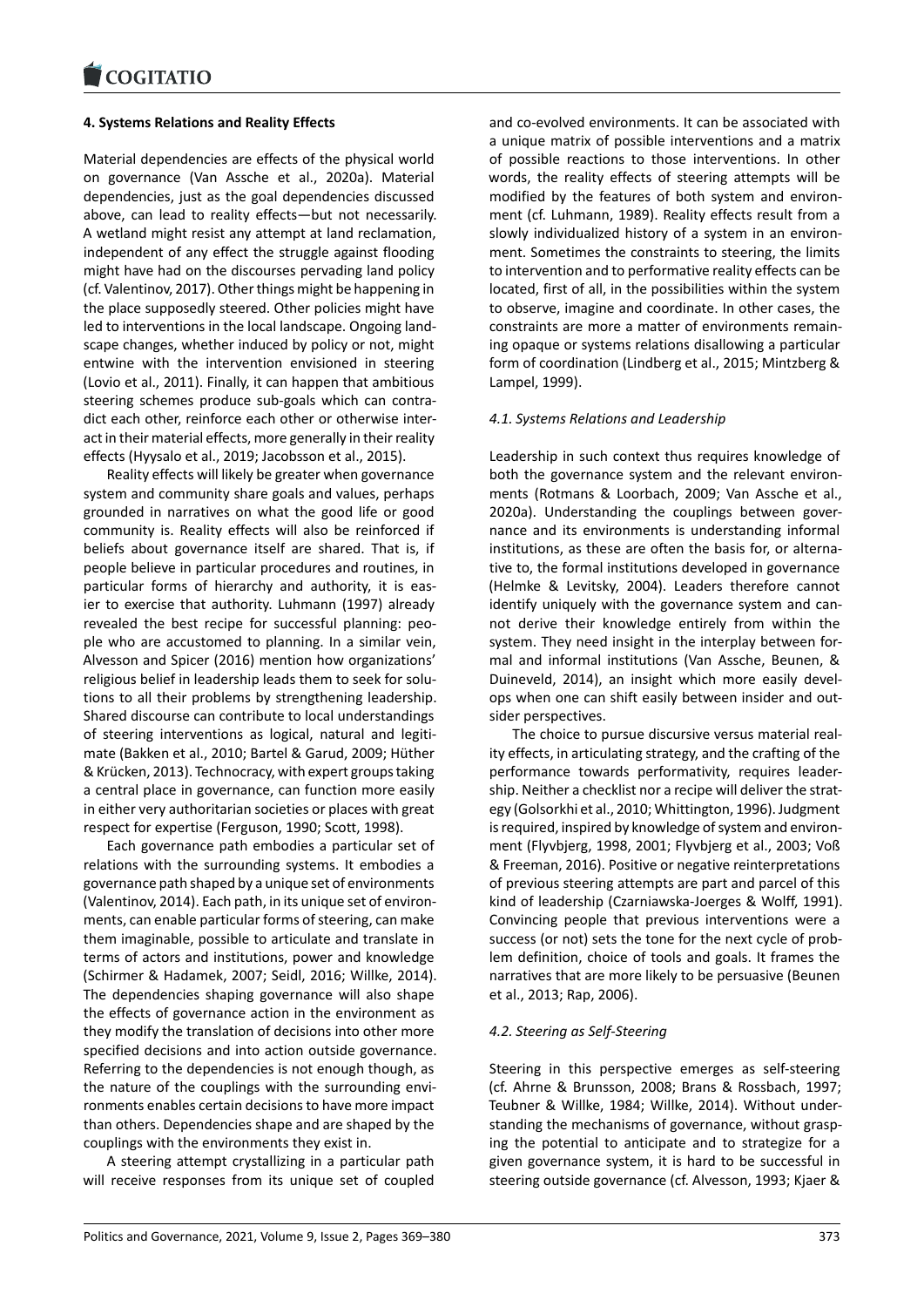Vetterlein, 2018; Seidl, 2007; Van Assche et al., 2020b). [We encounter again t](https://www.cogitatiopress.com)he double nature of strategy: strategizing actors in governance and actors coordinating in the articulation of collectively binding strategies. Reality effects of steering come about through strategic use, first of the resources of the governance configuration itself and next the resources of the community the steering is destined for.

Sometimes new governance modes are necessary in order to pursue a particular steering ambition. Whether internal reshuffling or governance reform has to precede steering is a matter pertaining to individual cases and strategies (Van Assche et al., 2017, 2020a). The same goal might be reached with or without governance reform while reformed governance might still reproduce rigidi‐ ties standing in the way of path creation. One can then again distinguish between an EGT perspective on steer‐ ing and modernist understandings. An EGT perspective can be more sensitive to the multiplicity of environments affected by and affecting steering. This understanding of steering is also more alive to the importance of history: unique co‐evolutions create unique possibilities for steer‐ ing. Due weight is given to the detours through the inter‐ nal environment of governance, needed to achieve exter‐ nal effects (Willke, 2007).

# **5. Art of Steering**

All the above brings us to the idea that steering is more art than science. It is an art in the sense that design is an art—we could add management to the list (Colander & Kupers, 2016). Both steering and management require judgment more than skill or science (Flyvbjerg, 1998; Hautz et al., 2017). Steering, design and management require insight in a specific system, in specific system‐ environment relations, which can then help the practi‐ tioner to anticipate the system state after intervention and the possible interventions leading to a particular system state (cf. Newig et al., 2013; Van Assche et al., 2019).

# *5.1. Art of Steering and Complexity*

Science can produce recipes for partial and simple prob‐ lems of design, management and steering but not for those which combine competing knowledges, values, perspectives and entanglements of past, present and future (Flyvbjerg, 2001; Schirmer & Hadamek, 2007; Seidl, 2016). Steering of complex systems, in this case complex governance systems aiming to reshape their communities, is not a matter of further developing tech‐ niques that worked on partial problems. This is the case because complex problems cannot always be reduced to a set of simple problems—the classic issue of reduction‐ ism. Complex problems, as complex systems, are characterized by *processes* of emergence (Von Bertalanffy, 2015). A problem can slowly emerge as something qual‐ itatively different from its constituent parts (Seidl, 2007; Van Assche et al., 2019). A new logic of problem repro‐ duction might emerge which is not grasped by decision‐ makers (Dunleavy & Hood, 1994; Hood & Peters, 2004). Which implies that the timing of intervention makes all the difference—an insight eluding modernist versions of the steering concept.

Luhmann (2018) and the organization theorists inspired by him (collected in Seidl & Becker, 2005) would add that management, design and steering are about *decisions* and that decisions cannot be reduced to the reasoning or the knowledge used to come to them. A decision cannot be deduced. Adding more knowledge or rendering the decision formulae more complex does not eliminate this gap. The gap remains and the jump remains necessary. Any decision is underdetermined by the preceding knowledges: No knowledge necessarily leads to a particular decision. This is true for organiza‐ tions (Alvesson, 1993; Bakken et al., 2010; Bledow et al., 2009) and it is true for steering through governance. Moreover, in governance, the embedded combination of knowledges is under continuous political pressure (Hillier, 2002). This is understandable, as political pref‐ erences change and as the situation changes (Flyvbjerg, 1998; Fournier & Grey, 2000; Lindberg et al., 2015; Scott, 1998). The usual instability of knowledges in governance further limits the possibilities for formulaic versions of strategy and steering (Grabher, 2004).

More hurdles for steering can be found in limitations on transparency in complex governance systems. These limitations stem from the nature of governance as an intricate web of actors, many of which are organizations, not entirely transparent to each other. Strategizing in governance is often invisible, as is part of the resistance within the community. Informal institutions might not be acknowledged or understood (Helmke & Levitsky, 2004; McFarlane, 2012). On the other hand, governance configurations exert power, beyond that of any actor. So, with myriad limitations to steering and a great distance from scientific problem‐solving or engineering, comes a world of new possibilities, if steering is exercised as an art. That art of steering requires a deep familiarity with the tools of governance, its possibilities of storytelling, its internal strategies, its modes of persuading and regulating the collective (Ahrne & Brunsson, 2008; Czarniawska, 2002; Kjaer & Vetterlein, 2018; Throgmorton, 2003; Van Assche et al., 2020b).

# *5.2. Leadership and Temporality*

Leadership, both in organizations and in community governance, is constrained in ways not fully recognized by most management literature. Alvesson and Spicer (2016) masterfully analyzed many of these unrecognized con‐ straints and prevalent mythologies. Our perspective does reveal new roles and new tools for leadership. We argued that what needs to be managed are *dependencies* and *reality effects*. Managing reality effects naturally entails managing dependencies, as knowledge of the dependen‐ cies is knowledge of the fine mechanics of governance.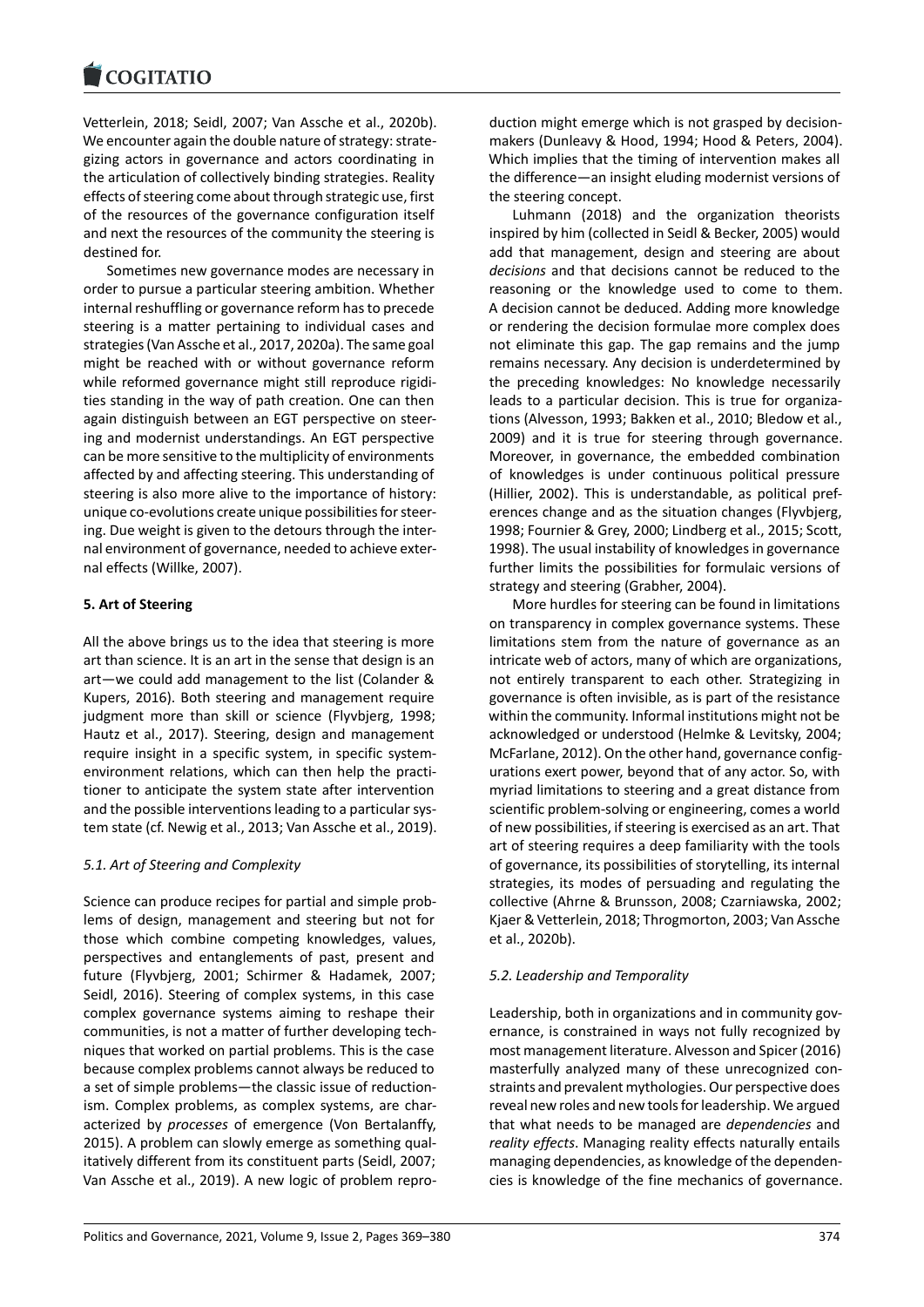Jumping between system and environment in the con‐ [tinuous assessment o](https://www.cogitatiopress.com)f steering options has to be an art, per definition imperfect. Steering demands a creative shifting between system and environment and between what is and what could be (Van Dijk, 2011). Rules, routines and decision‐support systems cannot replace judg‐ ment (*phronesis*, to borrow a term from Flyvbjerg, 1998). Steering in governance is more than deciding between alternative futures. It can be more aptly likened to con‐ structing a new future based on opaque preferences in imperfectly understood environments.

The same EGT-inspired perspective which thus emphasized steering problems can still accommodate a variety of steering tools for leadership. A vast reper‐ toire of stratagems can be useful in the management of reality effects and dependencies. Without any ambition to present an exhaustive list we can mention: modify‐ ing materiality, inventing discourse, altering system rela‐ tions, sharing semantics, sharing goals between systems, using bridging organizations, crystallizing new modes of observation, building meta‐knowledges and narratives, inventing "sticks and carrots" schemes, creating new organizations and/or institutional work, creating conflict or consensus, modifying patterns of inclusion and exclu‐ sion in governance, creating new actors, de‐coupling and re‐coupling systems, using episodes of decision making and delineating sites for conflict or increased ambition (Beunen & Patterson, 2019; Brans & Rossbach, 1997; Grabher, 2004; Hyysalo et al., 2019; Newig et al., 2013; Rotmans & Loorbach, 2009; Seidl, 2007; Van Assche & Verschraegen, 2008).

In the use of those tools, timing is of the essence. Windows of opportunity have to be grasped, in gover‐ nance, its environments and in the pattern of couplings. Knowledgeable and creative leadership is more likely to observe such windows. Creativity enters the story again since a window is only a window if something is seen. In the choice of tools also timing and deep familiarity with system and environment are important. The hands of time mould policy instruments as well as their effects (Van Dijk, 2006). Tools can work in a particular environ‐ ment yet lose their coordinative power when values, ideologies, actors change or when a perceived failure taints the tool and its users (e.g., Innes, 1989).

Our analysis seems to produce a dilemma in this regard. On the one hand stable leadership is beneficial because it takes time to learn about the governance sys‐ tem, its modes of self‐transformation, its informalities and power relations and to learn about system‐environment relations and the history of previous steering attempts. On the other hand, the time it takes to develop such knowledge may conflict with the pace of change which increased because of technological and environmental shocks (Folke, 2006). The various sources of radical uncer‐ tainty and opacity diagnosed aggravate the situation because they seem to undermine the value of knowledge and timing and seem to increase the value of rapid adap‐ tation and likely of new leadership—a fresh perspective.

This dilemma is real, we would argue, and we would add that it is a dilemma that will always be there. Familiarity can breed identification, routine solutions, rigidity and blind spots. A long tenure can dissipate cre‐ ativity and erode authority by creating a web of depen‐ dency relations around the leader (Orpen, 1996). Time also gives opportunity for opponents to elaborate their own strategies and for opponents to form (Van Assche et al., 2020b, 2021). At a given moment, the skill set and personality of a leader can fit the circumstances. As those circumstances are never fully grasped, unob‐ served changes might render that leader less effective over time (Jay, 1967). The dilemma is a version of the insider/outsider dynamic often remarked upon. Insiders and outsiders are always observing different things and both positions come with pros and cons in terms of understanding and organizing (Louis & Bartunek, 1992; Wagner et al., 1998).

In practical terms, this state of affairs does not ren‐ der leaders redundant, nor does it make steering impos‐ sible. The benefits of knowledge and stability are there, as are the risks. This does not amount to a general argument for avoiding knowing, for speed in decision‐ making or for unstable leadership (Alvesson et al., 2016). In governance, leadership can be distributed, institu‐ tional memory can be helpful and trusted advisors can play a key role in the learning process of new leaders. One could even say that the dilemma is something that can be managed collectively in democratic forms of governance, where stakeholders outside governance can sig‐ nal change or disaffection and can trigger a change in leadership. The dilemma, its non‐reducibility, underlines that managing path creation is an art, with no artist capa‐ ble of pleasing all patrons. Still, it is an art requiring and recognizing skill and experience.

# **6. Conclusion**

We presented a perspective on steering in governance which understands steering as deliberate path creation. Taking a distance from modernist ideas of path creation and of steering in policy, administration and planning, we rely instead on insights from EGT, critical management studies and social systems theory to place path creation in the context of evolving governance configurations. Each governance path is marked by dependen‐ cies and rigidities. Path creation is not merely the over‐ coming of such rigidities but the thoughtful use of them. Dependencies might be constraints, but they are also just features, aspects of the identity of the configuration. This means that they need to be taken into account. They can guide steering and can become major assets, an insight presaged by Goethe's saying that mastery is man‐ aging limitations.

The outside, the world of community and society, of other function systems and organizations is always shaping and being shaped by governance. Managing couplings, knowing both the inside and the outside is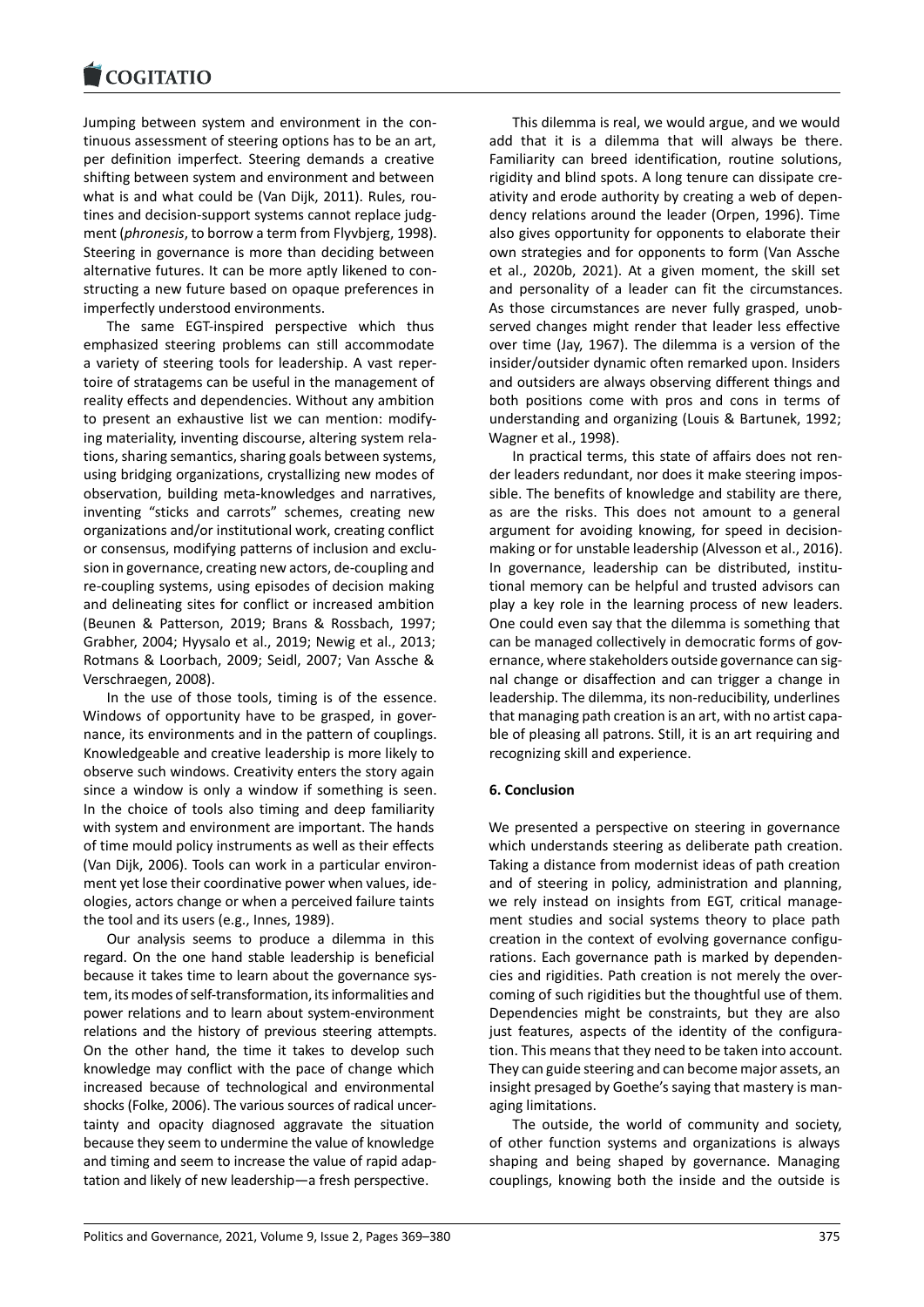#### COGHALIO

therefore of the essence if steering is the intention. For [deliberate path creat](https://www.cogitatiopress.com)ion, leadership needs to be steeped in the stories and forms of coordination prevailing in governance and the environment that is supposed to be coordinated by it. While our analysis highlights the ben‐ efits of experience and knowledge on the part of lead‐ ership, it also acknowledges that complete identification with a particular governance tradition is a risk, a rigidity and limitation.

Leadership for path creation is risky as path creation involves risk. Any substantial change in governance and its effects is likely to provoke resistance inside and out‐ side the sphere of governance. Dealing with such resis‐ tance requires great sensitivity for what is felt in the governance system and the community. Management of reality effect requires the same kind of observational skills and wide range of communicative, interpretive, negotiation and coalition building skills that is required for managing dependencies and which can be summed up as strategy skills. The impossibility of scientific man‐ agement does not preclude management.

Steering as path creation is thus management of dependencies in governance and reality effects of gover‐ nance. Steering is more than techne, it is art. It requires *phronesis* more than calculation or deliberation and it is conducted by leadership in governance systems that are themselves continuously transformed by their previous operations. Steering can be path creation for the short‐ term and it can also be quickly decided. Circumstances might demand such course of action. Yet, ambitious steering attempts, those emerging as response to major challenges the world is facing, do require strategy. That is, they demand the construction of a long‐term future and its translation into coherently connected institutions. Strategic action by individual actors can hinder or enable such collective strategy.

The world that emerges from our analysis is one where steering is possible, where leadership is needed and where outsiders can sometimes become leaders and take big and fast decisions reshaping a community. Sometimes, slow deliberation and careful scientific plan‐ ning will deliver strategies that are implementable and put a community on a different course. In most cases however, neither of those options will work out well and leadership of the sort argued for here, aware of context, of its own limitations and of the contingencies of strategy in governance, will be better suited.

# **Acknowledgments**

We would like to thank the anonymous reviewers for their insightful comments and suggestions.

# **Conflict of Interests**

The authors declare no conflict of interests.

### **References**

- Ahrne, G., & Brunsson, N. (2008). *Meta‐organizations*. Edward Elgar Publishing.
- Alvesson, M. (1993). Organizations as rhetoric: Knowl‐ edge‐intensive firms and the struggle with ambiguity. *Journal of Management Studies*, *30*(6), 997–1015.
- Alvesson, M., & Spicer, A. (2016). *The stupidity paradox: The power and pitfalls of functional stupidity at work*. Profile Books.
- Alvesson, M., Blom, M., & Sveningsson, S. (2016). *Reflex‐ ive leadership: Organising in an imperfect world*. Sage.
- Bakken, T., Hernes, T., & Wiik, E. (2010). *Innovation and organization: An overview from the perspective of Luhmann's autopoiesis*. Emerald Group Publishing.
- Barrett, S. M. (2004). Implementation studies: Time for a revival? Personal reflections on 20 years of implementation studies. *Public Administration*, *82*(2), 249–262.
- Bartel, C. A., & Garud, R. (2009). The role of narratives in sustaining organizational innovation. *Organization science*, *20*(1), 107–117.
- Beckert, J. (2016). *Imagined futures: Fictional expec‐ tations and capitalist dynamics*. Harvard University Press.
- Beunen, R., & Patterson, J. J. (2019). Analysing institu‐ tional change in environmental governance: Explor‐ ing the concept of 'institutional work.' *Journal of Envi‐ ronmental Planning and Management*, *62*(1), 12–29.
- Beunen, R., Van Assche, K., & Duineveld, M. (2013). Per‐ forming failure in conservation policy: The implemen‐ tation of European Union directives in the Nether‐ lands. *Land Use Policy*, *31*, 280–288.
- Beunen, R., Van Assche, K., & Duineveld, M. (2015). *Evo‐ lutionary governance theory*. Springer.
- Bledow, R., Frese, M., Anderson, N., Erez, M., & Farr, J. (2009). A dialectic perspective on innovation: Con‐ flicting demands, multiple pathways, and ambidex‐ terity. *Industrial and Organizational Psychology*, *2*(3), 305–337.
- Brans, M., & Rossbach, S. (1997). The autopoiesis of administrative systems: Niklas Luhmann on public administration and public policy. *Public Administra‐ tion*, *75*(3), 417–439.
- Carter, C., Clegg, S., & Kornberger, M. (2010). Re‐framing strategy: Power, politics and accounting. *Accounting, Auditing and Accountability Journal*, *23*(5), 573–594.
- Clegg, S., Carter, C., & Kornberger, M. (2004). Get up, I feel like being a strategy machine. *European Man‐ agement Review*, *1*(1), 21–28.
- Colander, D., & Kupers, R. (2016). *Complexity and the art of public policy: Solving society's problems from the bottom up*. Princeton University Press.
- Czarniawska, B. (2002). *A tale of three cities: Or the glocalization of city management*. Oxford University Press.
- Czarniawska‐Joerges, B., & Wolff, R. (1991). Leaders, managers, entrepreneurs on and off the organiza‐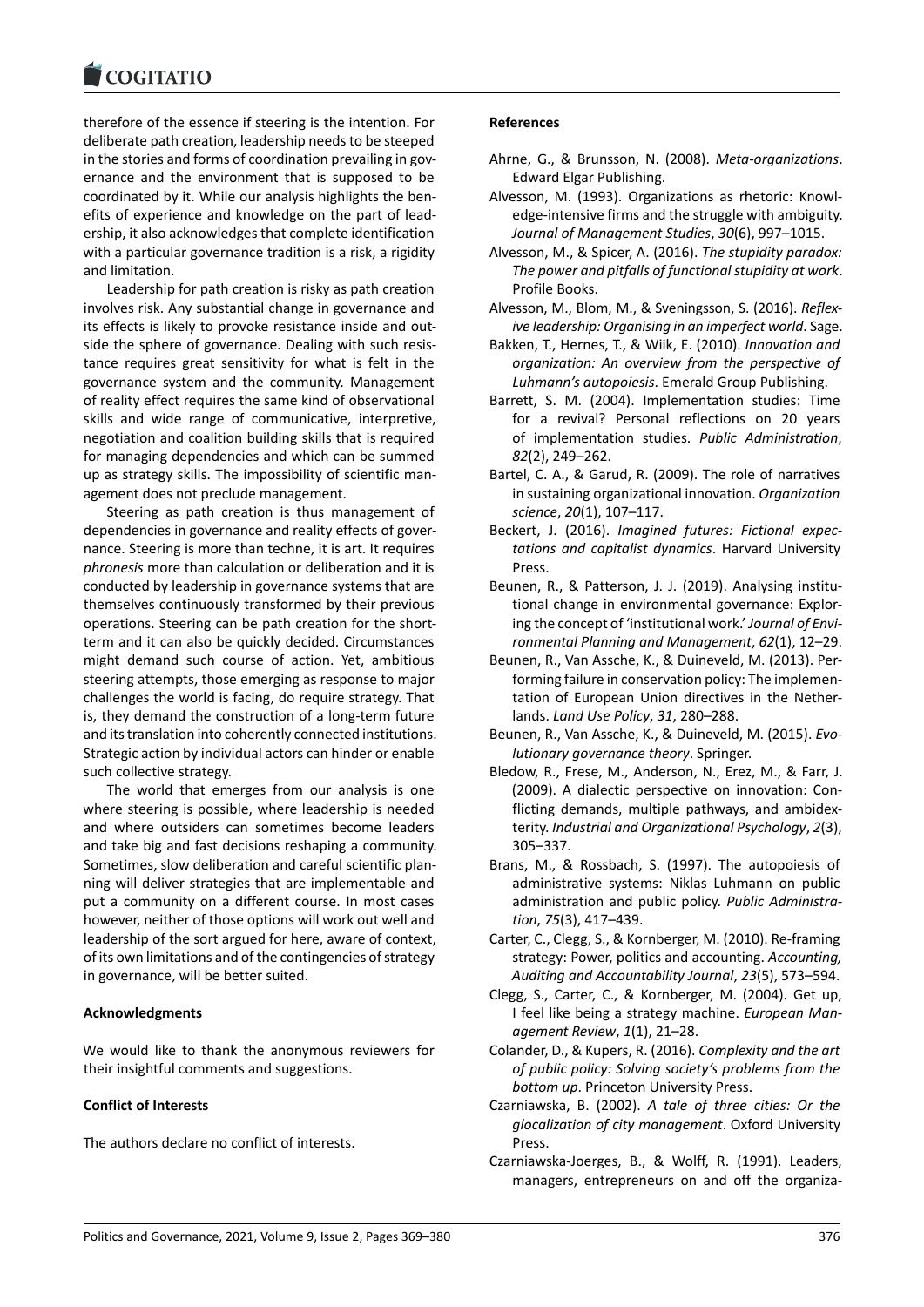tional stage. *Organization Studies*, *12*(4), 529–546.

- [David, A. P. \(2007\).](https://www.cogitatiopress.com) Path dependence: A foundational concept for historical social science. *Cliometrica*, *1*, 91–114.
- Duineveld, M., Van Assche, K., & Beunen, R. (2017). Re‐ conceptualising political landscapes after the mate‐ rial turn: A typology of material events. *Landscape Research*, *42*(4), 375–384.
- Dunleavy, P., & Hood, C. (1994). From old public adminis‐ tration to new public management. *Public Money & Management*, *14*(3), 9–16.
- Faludi, A. (1973). *Planning theory: Urban and regional planning series*. Pergamon Press.
- Ferguson, J. (1990). *The anti‐politics machine: 'Devel‐ opment,' depoliticization and bureaucratic power in Lesotho*. Cambridge University Press.
- Flyvbjerg, B. (1998). *Rationality and power: Democracy in practice*. University of Chicago Press.
- Flyvbjerg, B. (2001). *Making social science matter: Why social inquiry fails and how it can succeed again*. Cam‐ bridge University Press.
- Flyvbjerg, B., Bruzelius, N., & Rothengatter, W. (2003). *Megaprojects and risk: An anatomy of ambition*. Cambridge University Press.
- Folke, C. (2006). Resilience: The emergence of a perspec‐ tive for social–ecological systems analyses. *Global Environmental Change*, *16*(3), 253–267.
- Fournier, V., & Grey, C. (2000). At the critical moment: Conditions and prospects for critical management studies. *Human Relations*, *53*(1), 7–32.
- Frederiksen, M. (2016). Material dys‐appearance: Decay‐ ing futures and contested temporal passage. In P. Bjerregaard, A. E. Rasmussen, & T. F. Sørensen (Eds.), *Materialities of passing: Transformation, transition and transcience* (pp. 49–64). Routledge.
- Garud, R., & Karnøe, P. (2001a). *Path dependence and creation*. Psychology Press.
- Garud, R., & Karnøe, P. (2001b). Path creation as a pro‐ cess of mindful deviation. In R. Garud & P. Karnøe (Eds.), *Path dependence and creation* (pp. 1–38). Lawrence Erlbaum Associates Publishers.
- Garud, R., Kumaraswamy, A., & Karnøe, P. (2010). Path dependence or path creation? *Journal of manage‐ ment Studies*, *47*(4), 760–774.
- Gledhill, J. (2009). Power in political anthropology. *Jour‐ nal of Power*, *2*(1), 9–34.
- Golsorkhi, D., Rouleau, L., Seidl, D., & Vaara, E. (Eds.). (2010). *Cambridge handbook of strategy as practice*. Cambridge University Press.
- Grabher, G. (2004). Temporary architectures of learning: Knowledge governance in project ecologies. *Organi‐ zation Studies*, *25*(9), 1491–1514.
- Gunder, M., & Hillier, J. (2009). *Planning in ten words or less: A Lacanian entanglement with spatial planning*. Ashgate Publishing.
- Harrison, R., Blickem, C., Lamb, J., Kirk, S., & Vassilev, I. (2019). Asset‐based community development: Nar‐ ratives, practice, and conditions of possibility—

A qualitative study with community practitioners. *SAGE Open*, *9*(1). https://doi.org/10.1177/2158244 018823081

- Hautz, J., Seidl, D., & Whittington, R. (2017). Open strat‐ egy: Dimensions, dilemmas, dynamics. *Long Range Planning*, *50*(3), 2[98–309.](https://doi.org/10.1177/2158244018823081)
- Hel[mke, G., &](https://doi.org/10.1177/2158244018823081) Levitsky, S. (2004). Informal Institutions and comparative politics: A research agenda. *Per‐ spectives on Politics*, *2*(4), 725–740.
- Hillier, J. (2002). *Shadows of power: An allegory of pru‐ dence in land‐use planning*. Routledge.
- Hoch, C. (2016). Utopia, scenario and plan: A pragmatic integration. *Planning Theory*, *15*(1), 6–22.
- Hood, C., & Peters, G. (2004). The middle aging of new public management: Into the age of paradox? *Journal of Public Administration Research and Theory*, *14*(3), 267–282.
- Hüther, O., & Krücken, G. (2013). Hierarchy and power: A conceptual analysis with particular reference to new public management reforms in German universities. *European Journal of Higher Education*, *3*(4), 307–323.
- Hyysalo, S., Marttila, T., Perikangas, S., & Auvinen, K. (2019). Codesign for transitions governance: A mid‐range pathway creation toolset for accelerating sociotechnical change. *Design Studies*, *63*, 181–203.
- Innes, J. E. (1989). Disappointments and legacies of social indicators. *Journal of Public Policy*, 429–432.
- Jacobsson, B., Pierre, J., & Sundström, G. (2015). *Govern‐ ing the embedded state: The organizational dimen‐ sion of governance*. Oxford University Press.
- Jay, A. (1967). *Management and Machiavelli*. London.
- Kemp, R., Loorbach, D., & Rotmans, J. (2007). Tran‐ sition management as a model for managing pro‐ cesses of co‐evolution towards sustainable develop‐ ment. *The International Journal of Sustainable Devel‐ opment and World Ecology*, *14*(1), 78–91.
- Kjaer, P., & Vetterlein, A. (2018). Regulatory governance: Rules, resistance and responsibility. *Contemporary Politics*, *24*(5), 497–506.
- Lindberg, K., Czarniawska, B., & Solli, R. (2015). After NPM? *Scandinavian Journal of Public Administration*, *19*(2), 3–6.
- Louis, M. R., & Bartunek, J. M. (1992). Insider/outsider research teams: Collaboration across diverse per‐ spectives. *Journal of Management Inquiry*, *1*(2), 101–110.
- Lovio, R., Mickwitz, P., & Heiskanen, E. (2011). Path dependence, path creation and creative destruction in the evolution of energy systems. In R. Wustenhagen & R. Wuebker (Eds.), *The handbook of research on energy entrepreneurship* (pp. 274–304). Edward Elgar.
- Luhmann, N. (1989). *Ecological communication*. Univer‐ sity of Chicago Press.
- Luhmann, N. (1990). *Political theory in the welfare state*. de Gruyter.
- Luhmann, N. (1995). *Social systems*. Stanford University Press.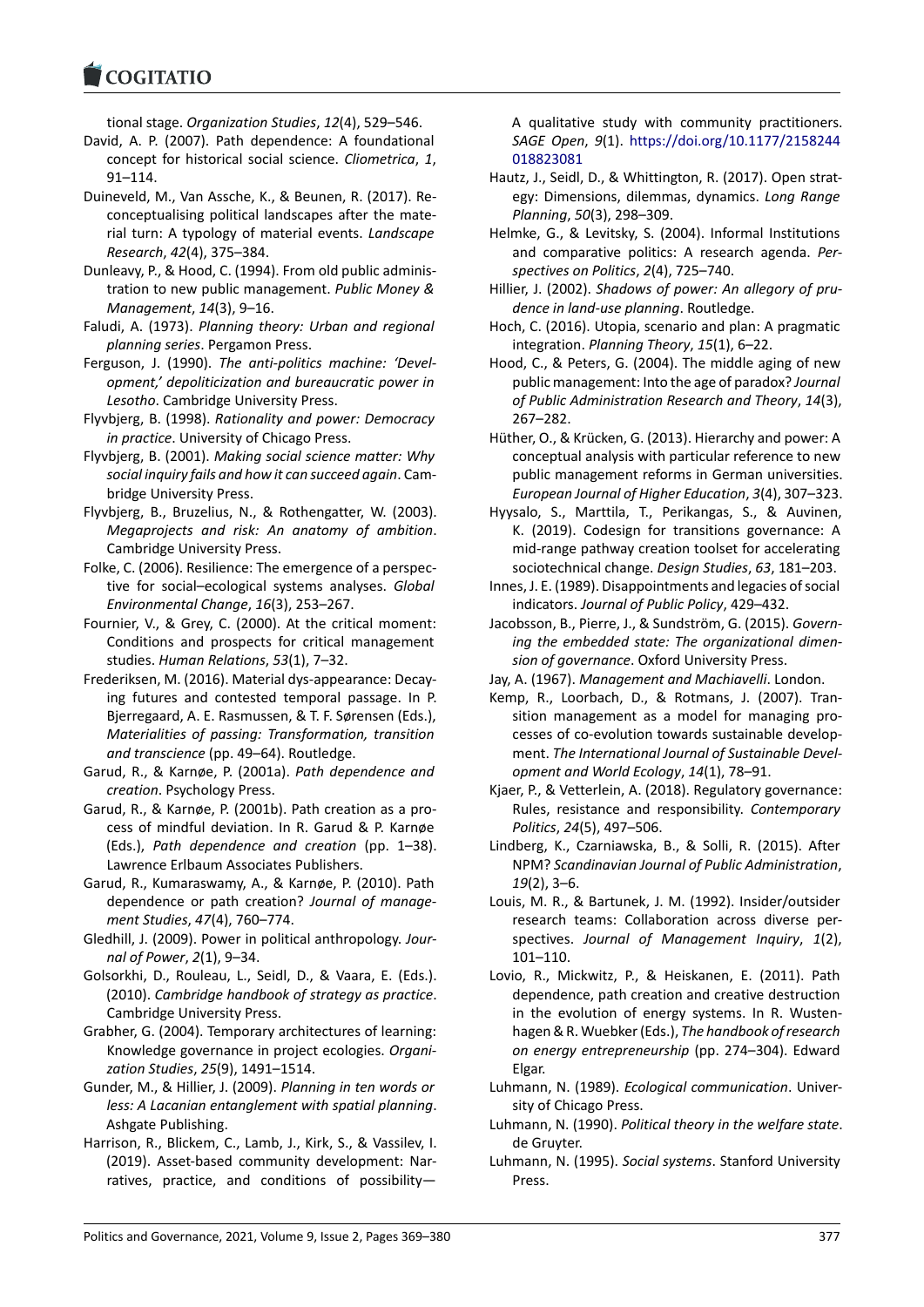- Luhmann, N. (1997). Limits of steering. *Theory, Culture and society*, *14*(1), 41–57.
- [Luhmann, N. \(2018\)](https://www.cogitatiopress.com). *Organization and decision*. Cam‐ bridge University Press.
- MacKenzie, D., Muniesa, F., & Siu, L. (Eds.). (2007). *Do economists make markets? On the performativity of economics.* Princeton University Press.
- McFarlane, C. (2012). Rethinking informality: Politics, cri‐ sis, and the city. *Planning Theory & Practice*, *13*(1), 89–108.
- McLain, R. J., & Lee, R. G. (1996). Adaptive management: Promises and pitfalls. *Environmental management*, *20*(4), 437–448.
- Mintzberg, H., & Lampel, J. (1999). Reflecting on the strat‐ egy process. *MIT Sloan Management Review*, *40*(3), 21–30.
- Mintzberg, H., & Waters, J. A. (1985). Of strategies, delib‐ erate and emergent. *Strategic Management Journal*, *6*(3), 257–272.
- Newig, J., Voß, J. P., & Monstadt, J. (Eds.). (2013). *Governance for sustainable development: Coping with ambivalence, uncertainty and distributed power*. Routledge.
- Orpen, C. (1996). Dependency as a moderator of the effects of networking behavior on managerial career success. *The Journal of Psychology*, *130*(3), 245–248.
- Paschen, J. A., & Ison, R. (2014). Narrative research in climate change adaptation—Exploring a complemen‐ tary paradigm for research and governance. *Research Policy*, *43*(6), 1083–1092.
- Paterson, J., & Teubner, G. (1998). Changing maps: Empir‐ ical legal autopoiesis. *Social & Legal Studies*, *7*(4), 451–486.
- Pierson, P. (2000). Increasing returns, path dependence, and the study of politics. *American Political Science Review*, *94*(02), 251–267.
- Pressman, J. L., & Wildavsky, A. (1984). *Implementation: How great expectations in Washington are dashed in Oakland; or, why it's amazing that federal programs work at all, this being a saga of the economic devel‐ opment administration as told by two sympathetic observers who seek to build morals on a foundation* (Vol. 708). University of California Press.
- Rap, E. (2006). The success of a policy model: Irrigation management transfer in Mexico. *The Journal of Development Studies*, *42*(8), 1301–1324.
- Rip, A. (2006). A co-evolutionary approach to reflexive governance—And its ironies. In J. P. Voß, D. Bauknecht, & R. Kemp (Eds.), *Reflexive governance for sustainable development* (pp. 82–101). Edward Elgar.
- Rotmans, J., & Loorbach, D. (2009). Complexity and tran‐ sition management. *Journal of Industrial Ecology*, *13*(2), 184–196.
- Schienstock, G. (2004). From path dependency to path creation: A new challenge to the systems of innova‐ tion approach. In G. Schienstock (Ed.), *Embracing the knowledge economy. The dynamic transformation of*

*the Finnish innovation system* (pp. 3–27). Edward Elgar.

- Schirmer, W., & Hadamek, C. (2007). Steering as paradox: The ambiguous role of the political system in modern society. *Cybernetics and Human Knowing*, *14*(2/3), 133–150.
- Scott, J. C. (1998). *Seeing like a state: How certain schemes to improve the human condition have failed*. Yale University Press.
- Seidl, D. (2007). General strategy concepts and the ecol‐ ogy of strategy discourses: A systemic‐discursive per‐ spective. *Organization Studies*, *28*(2), 197–218.
- Seidl, D. (2016). *Organisational identity and self‐transfor‐ mation: An autopoietic perspective*. Routledge.
- Seidl, D., & Becker, K. H. (Eds.). (2005). *Niklas Luhmann and organization studies*. Malmö: Liber.
- Stack, M., & Gartland, M. P. (2003). Path creation, path dependency, and alternative theories of the firm. *Journal of Economic Issues*, *37*(2), 487–494.
- Tadajewski, M., Maclaran, P., & Parsons, E. (Eds.). (2011). *Key concepts in critical management studies*. Sage.
- Teubner, G. (1998). Legal irritants: Good faith in British law or how unifying law ends up in new divergencies. *The Modern Law Review*, *61*(1), 11–32.
- Teubner, G., & Willke, H. (1984). Kontext und Autonomie: gesellschaftliche Selbststeuerung durch reflexives Recht [Context and autonomy: Social self‐control through reflexive law]. *Zeitschrift für Rechtssoziolo‐ gie*, *5*(1), 4–35.
- Throgmorton, J. A. (2003). Planning as persuasive story‐ telling in a global‐scale web of relationships. *Planning Theory*, *2*(2), 125–151.
- Turnhout, E., Hisschemöller, M., & Eijsackers, H. (2007). Ecological indicators: Between the two fires of sci‐ ence and policy. *Ecological Indicators*, *7*(2), 215–228.
- Valentinov, V. (2014). The complexity–sustainability trade‐off in Niklas Luhmann's social systems the‐ ory. *Systems Research and Behavioral Science*, *31*(1), 14–22.
- Valentinov, V. (2017). Materiality in natural resource management: A systems theory view. *Journal of Envi‐ ronmental Policy and Planning*, *19*(3), 323–326.
- Van Assche, K., Beunen, R., & Duineveld, M. (2013). *Evolu‐ tionary governance theory: An introduction*. Springer Science and Business Media.
- Van Assche, K., Beunen, R., & Duineveld, M. (2014). For‐ mal/informal dialectics and the self‐transformation of spatial planning systems: An exploration. *Admin‐ istration & Society*, *46*(6), 654–683.
- Van Assche, K., Beunen, R., Duineveld, M., & Gruez‐ macher, M. (2017). Power/knowledge and natural resource management: Foucaultian foundations in the analysis of adaptive governance. *Journal of Envi‐ ronmental Policy and Planning*, *19*(3), 308–322.
- Van Assche, K., Beunen, R., Gruezmacher, M., & Duin‐ eveld, M. (2020a). Rethinking strategy in environ‐ mental governance. *Journal of Environmental Policy and Planning*, *22*(5), 695–708.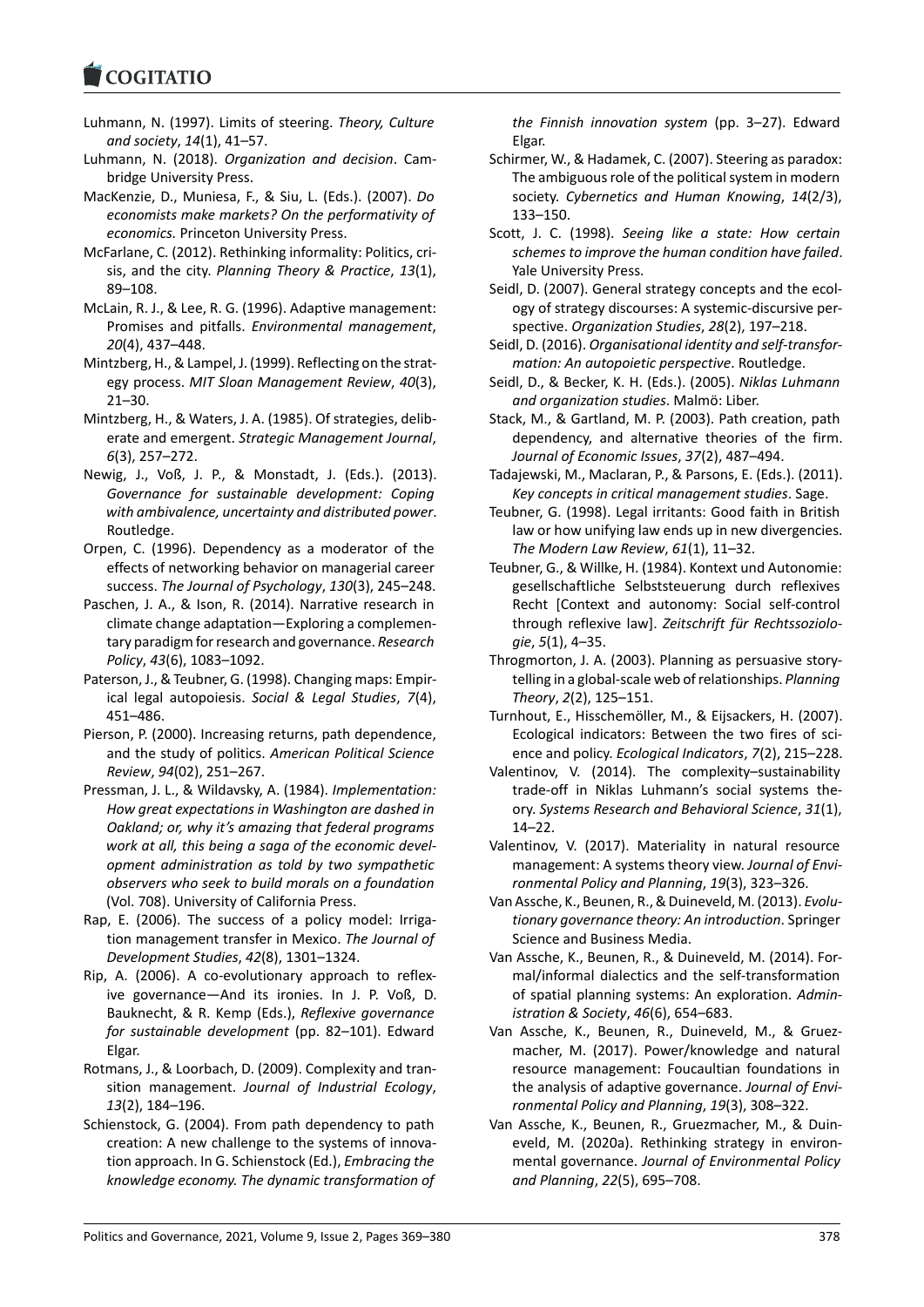#### COQUIATIO

- Van Assche, K., Duineveld, M., & Beunen, R. (2014). [Power and contin](https://www.cogitatiopress.com)gency in planning. *Environment and Planning A*, *46*(10), 2385–2400.
- Van Assche, K., Gruezmacher, M., & Deacon, L. (2020b). Land use tools for tempering boom and bust: Strat‐ egy and capacity building in governance. *Land Use Policy*, *93*, Article 103994.
- Van Assche, K., & Verschraegen, G. (2008). The limits of planning: Niklas Luhmann's systems theory and the analysis of planning and planning ambitions. *Plan‐ ning theory*, *7*(3), 263–283.
- Van Assche, K., Verschraegen, G., & Gruezmacher, M. (2021). Strategy for collectives and common goods: Coordinating strategy, long‐term perspectives and policy domains in governance. *Futures*, *128*, Article 102716.
- Van Assche, K., Verschraegen, G., Valentinov, V., & Gruez‐ macher, M. (2019). The social, the ecological, and the adaptive. Von Bertalanffy's general systems the‐ ory and the adaptive governance of social‐ecological systems. *Systems Research and Behavioral Science*, *36*(3), 308–321.
- Van Dijk, T. (2006). How the hands of time mould plan‐ ning instruments: Iterative adaptation pushing lim‐ its in rural areas. *European Planning Studies*, *14*(10), 1449–1471.
- Van Dijk, T. (2011). Imagining future places: How designs co-constitute what is, and thus influence what will be.

*Planning Theory*, *10*(2), 124–143.

- Van Tatenhove, J. (2011). Integrated marine governance: Questions of legitimacy. *Mast*, *10*(1), 87–113.
- Verschraegen, G. (2015). The evolution of welfare state governance. In R. Beunen, K. Van Assche. & M. Duin‐ eveld (Eds.), *Evolutionary governance theory* (pp. 57–71). Springer.
- Von Bertalanffy, L. (2015). *General systems theory; foundations, development, applications* (13rd ed.). George Braziller.
- Voß, J. P., & Freeman, R. (2016). Introduction: Knowing governance. In J. P. Voß & R. Freeman (Eds.), *Knowing governance* (pp. 1–33). Palgrave Macmillan.
- Wagner, J. A., III, Stimpert, J. L., & Fubara, E. I. (1998). Board composition and organizational performance: Two studies of insider/outsider effects. *Journal of Management Studies*, *35*(5), 655–677.
- Whittington, R. (1996). Strategy as practice. *Long Range Planning*, *29*(5), 731–735.
- Willke, H. (2007). *Smart governance: Governing the global knowledge society*. Campus Verlag.
- Willke, H. (2014). *Systemtheorie III: Steuerungstheorie* [System theory III: A theory of control]. UTB GmbH.
- Young, O. R. (1991). Political leadership and regime formation: On the development of institutions in international society. *International Organization*. *45*, 281–308.
- Žižek, S. (1989). *The sublime object of ideology*. Verso.

# **About the Authors**



**Kristof Van Assche** is Full Professor in planning, governance and development at the University of Alberta since 2016. He is also affiliated at Bonn University as Senior Fellow in the Center for Development Research (ZEF) and with Memorial University (Newfoundland) as Research Fellow in the Harris Centre for Regional Policy. Before coming to Alberta in 2014 he worked at Bonn University as Senior Researcher, in Minnesota State University (St. Cloud) as Associate Professor and at Wageningen University as Assistant Professor. He is interested in evolution and innovation in governance, with focus areas in spatial planning and design, development and environmental policy. He has worked in various countries, often combining fieldwork with theoretical reflection: systems theories, interpretive policy analysis, institutional economics, post‐structuralism and others. Together with some colleagues he has developed Evolutionary Governance Theory (EGT), which aims to discern realistic modes of transition and reform, between social engineering and laissez faire.



**Martijn Duineveld** is Associate Professor at the Cultural Geography Group at Wageningen University. His research programme is named "Urban Governance and the Politics of Planning and Design." He is co-founder and active contributor to the emerging body of literature on Evolutionary Governance Theory and has been involved in many international research and consultancy projects situated in Argentina, Uganda, Georgia and Russia. He also studies urban fringes and cities in the Netherlands, such as The Bulb region (2005–2010), Groningen (2010–2012) and Arnhem (2013–2018). In these cases, he explores the power interplays between local politicians, planners, designers, project devel‐ opers and citizens.



**Monica Gruezmacher** has a PhD from the Center for Development Studies at the University of Bonn. She has been particularly interested in human‐nature interactions, studying ways in which social changes bring about changes in the use and management of natural resources. For the past years she has been exploring the challenges of planning for long-term sustainability in rural communities of Western Canada and Newfoundland, but has had also substantial experience in the Amazon region (particularly in Colombia where she is originally from).